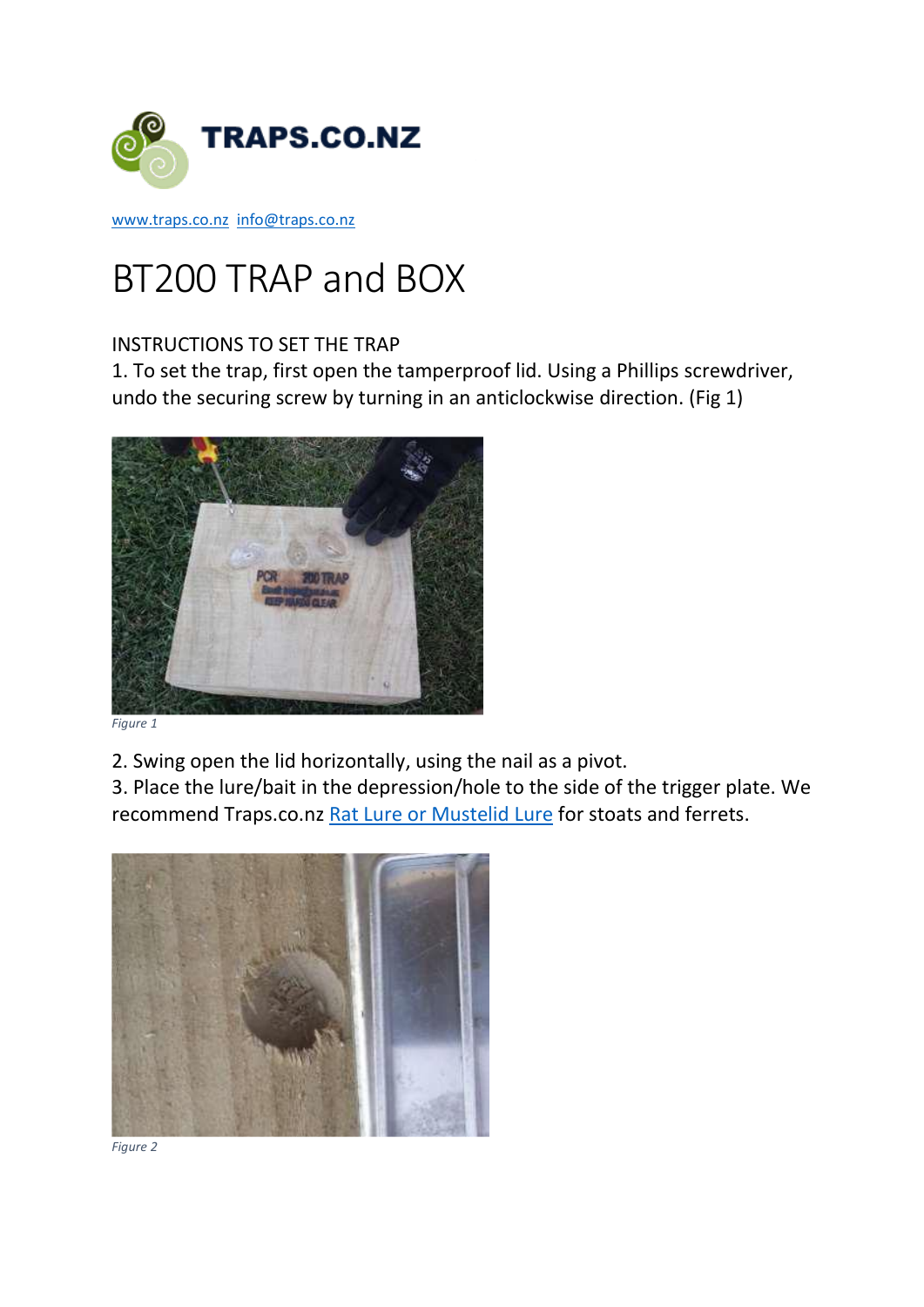

*Figure 3*

4. Using gloved hands, pull the wire handle upwards until the kill bar catches lightly behind the top lip of the trigger arm, and is sitting over the hinge of the trigger arm. The bottom tapered tip of the trigger arm should be resting against the indented square area on the stem of the trigger plate that acts as a "stop". See Fig 4.



*Figure 4*



*Figure 5*

*IMPORTANT: Secure the top of the kill bar with the safety catch provided (See Figures 5 and 6) while you use your other hand to stabilize the swinging trigger arm or adjust the positioning of the trigger plate to achieve the correct set against the "stop ".*